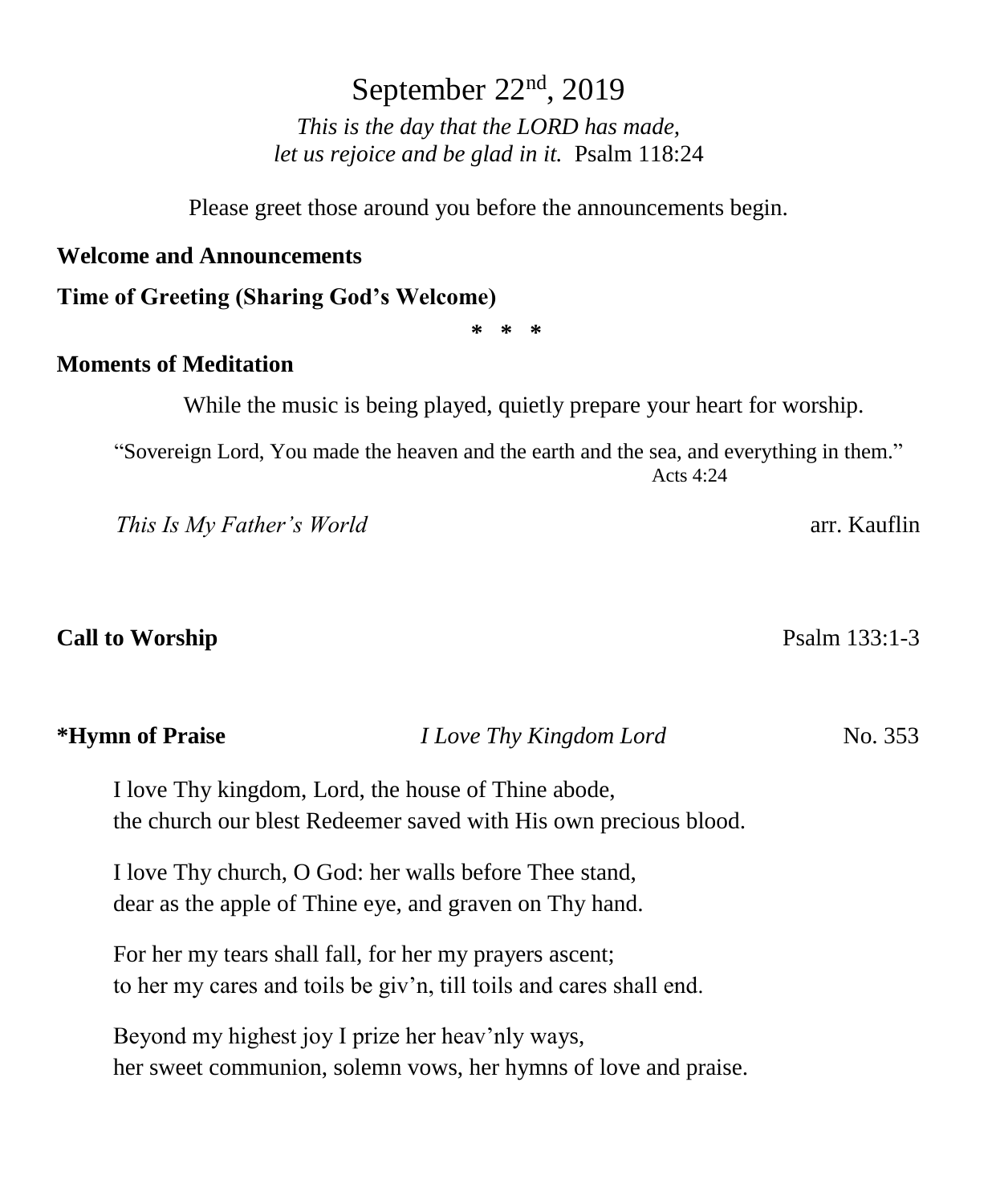Jesus, Thou Friend divine, our Savior and our King, Thy hand from ev'ry snare and foe shall great deliv'rance bring.

Sure as Thy truth shall last, to Zion shall be giv'n the brightest glories earth can yield, and brighter bliss of heav'n.

#### **\*Prayer of Invocation**

**Scripture Reading Acts 16:11-15** Pew Bible Page 1721

#### **Prayer of Confession**

O God our Father, even though we are allowed to approach You, we are still mindful of our sins. We do not deny our guilt. We confess our unfaithfulness, and earnestly plead for Your forgiveness. Help us to place ourselves always under Your guiding care. Help us to take firmer hold of the sure covenant that binds us to You and to feel more and more the purifying and softening influence of Your relationship with us. Cause us to have more compassion, love, pity, courtesy, and to consider it an honor to be employed by You as instruments in Your hands, ready to seize every opportunity of usefulness, and willing to offer all our talents to Your service. In Jesus name we pray, Amen.

### Assurance of Pardoning Grace Hebrews 10:19-22

**<sup>19</sup>** Therefore, brothers, since we have confidence to enter the Most Holy Place by the blood of Jesus, **<sup>20</sup>** by a new and living way opened for us through the curtain, that is, his body,  $2<sup>1</sup>$  and since we have a great priest over the house of God,  $2<sup>2</sup>$  let us draw near to God with a sincere heart in full assurance of faith, having our hearts sprinkled to cleanse us from a guilty conscience and having our bodies washed with pure water.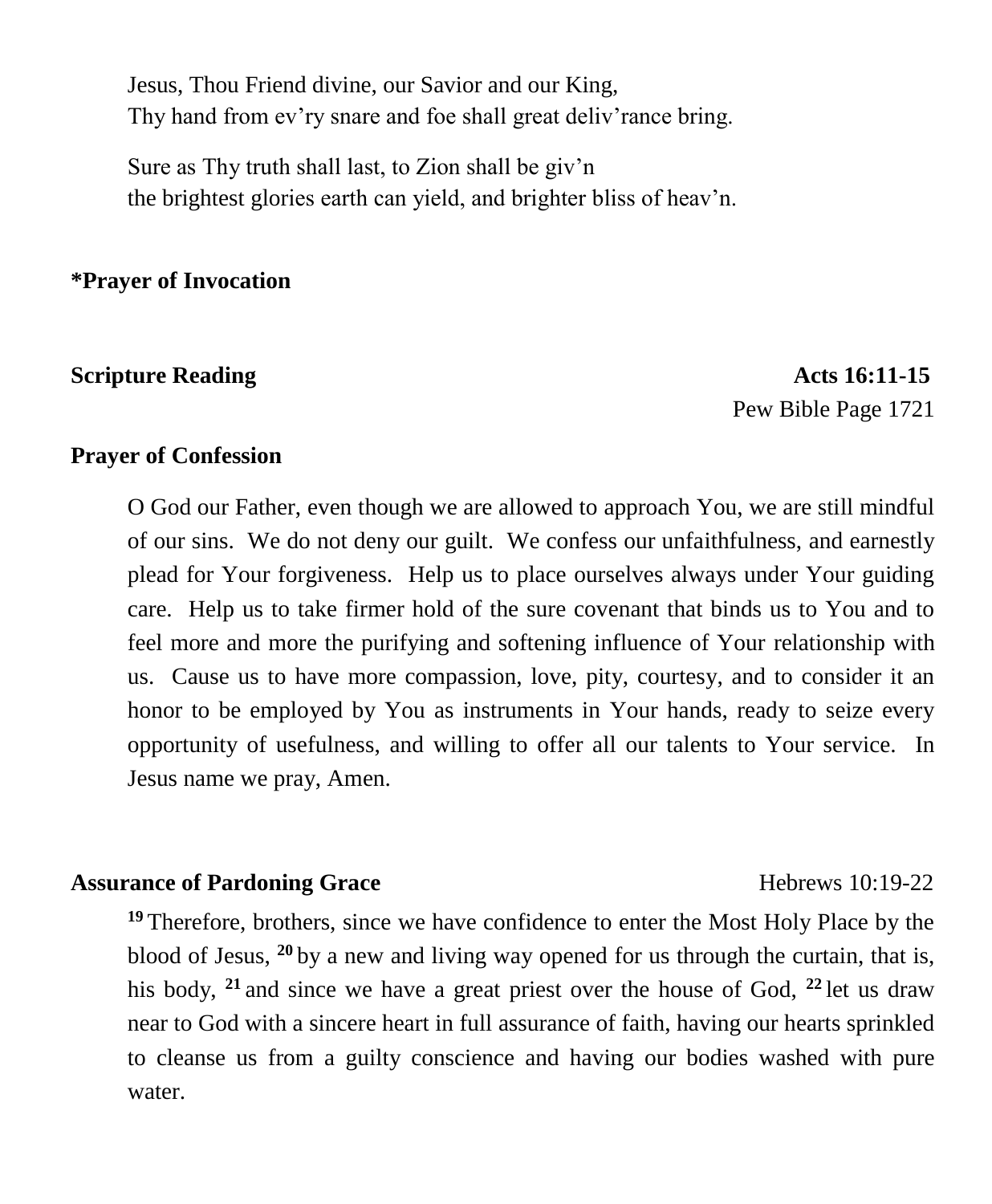Come, Thou fount of ev'ry blessing, tune my heart to sing Thy grace; streams of mercy, never ceasing, call for songs of loudest praise. Teach me some melodious sonnet, sung by flaming tongues above; praise the mount! I'm fixed upon it, mount of God's unchanging love.

Here I raise my Ebenezer; hither by Thy help I'm come; and I hope, by Thy good pleasure, safely to arrive at home. Jesus sought me when a stranger, wand'ring from the fold of God: He, to rescue me from danger, interposed His precious blood.

O to grace how great a debtor daily I'm constrained to be; let that grace now, like a fetter, bind my wand'ring heart to Thee. Prone to wander Lord, I feel it, prone to leave the God I love: here's my heart, O take and seal it, seal it for Thy courts above.

### **New City Catechism Question # 1**

### **What is our only hope in life and death?**

That we are not our own but belong, body and soul, both in life and death, to God and to our Savior Jesus Christ.

### **Prayer of Intercession**

**Tithes and Offering** *Let All Things Now Living* arr. Hobby

Let all things now living a song of thanksgiving to God the Creator triumphantly raise, who fashioned and made us, protected and stayed us, who guides us and leads to the end of our days. His banners are o'er us, His light goes before us, a pillar of fire shining forth in the night, 'til shadows have vanished and darkness is banished, as forward we travel from light into light.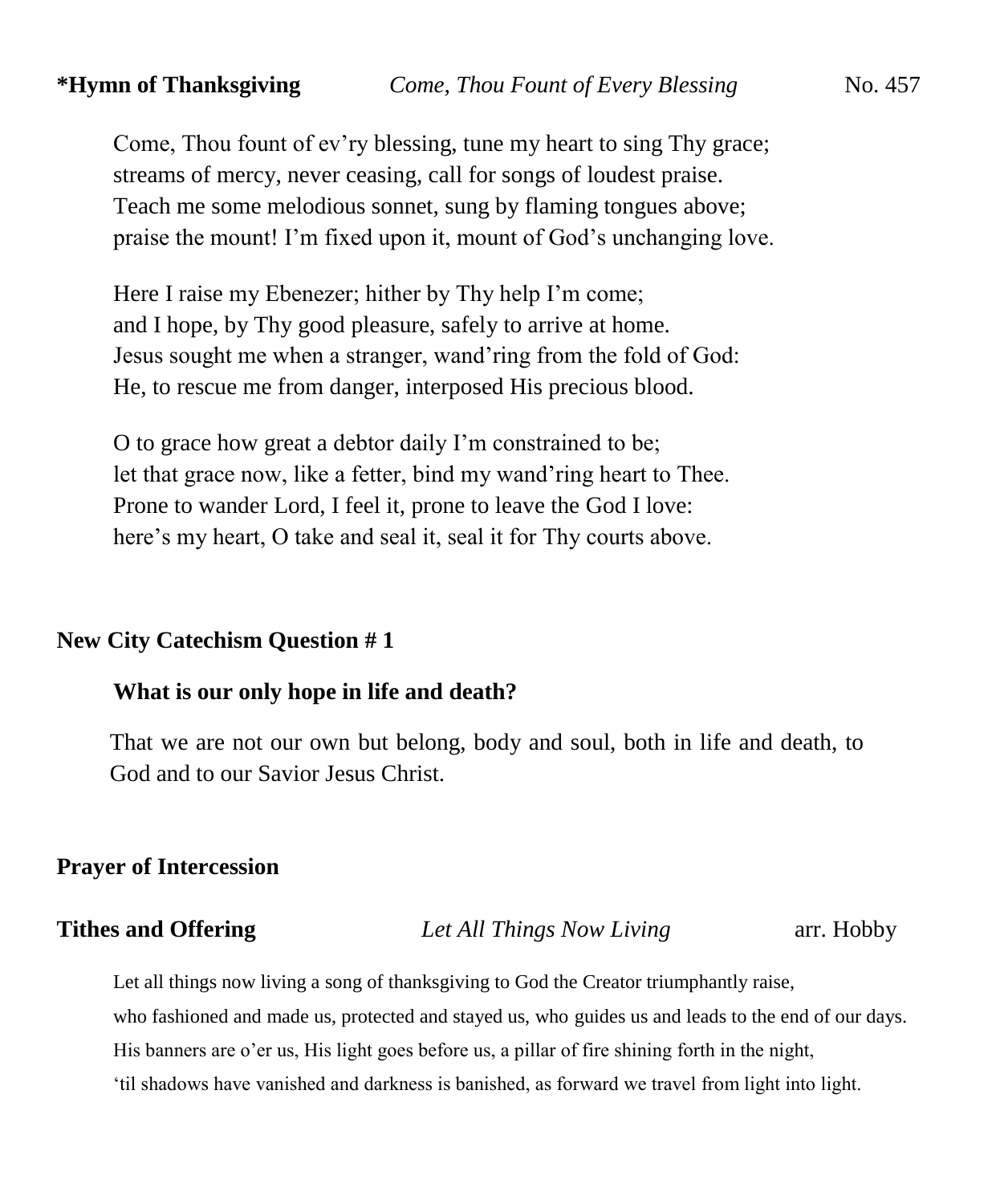$1.0$ Church, a - rise, and put your ar - mor on; hear the  $2.$  Our  $\cdot$ call to war, to love the cap-tive soul, but  $\mathbf{t}$ 3. Come see the cross, where love and mer-cy meet, the as  $4.5<sub>o</sub>$ Spi - rit come, put strength in ev - 'ry stride, give\_ call of Christ our Cap - tain. For now the weak can that say a - gainst the cap - tor; And with the sword that makes rage the of God is strick-en; Then see His foes lie crushed be-Son grace for ev - 'ry hur - dle, that we may run with faith to in the strength that God they are strong has gi ven. wound - ed whole, we will fight with faith and  $val - or.$ His neath feet, for the Con - quer - or has ris - en! win the prize of a ser - vant good and faith - ful. With shield of faith and belt of Truth, we'll stand  $a$ trials When faced with on  $ev - \sqrt{ry}$ side, we know the is rolled a - way And as the stone and Christ e -As saints of  $old$ still line the way, re - tell - ing gainst the de - vil's lies; An ar - my bold, whose bat - tle and Christ will have out - come is se - cure, the prize for from the grave, this vic - t'ry march mer - ges con - tin - ues tri - umphs of His grace, we hear their calls and  $hun - ger$ reach - ing cry is love, out to those in dark - ness. which He died, an  $in - her$  $-$  it  $-$  ance of na - tions. ʻtil the day  $ev -'ry$ and heart shall eye Him. see for the day when with Christ we stand in  $Glo - ry.$ 

Words and music by Getty and Townend @2005 Thankyou Music CCLI # 376630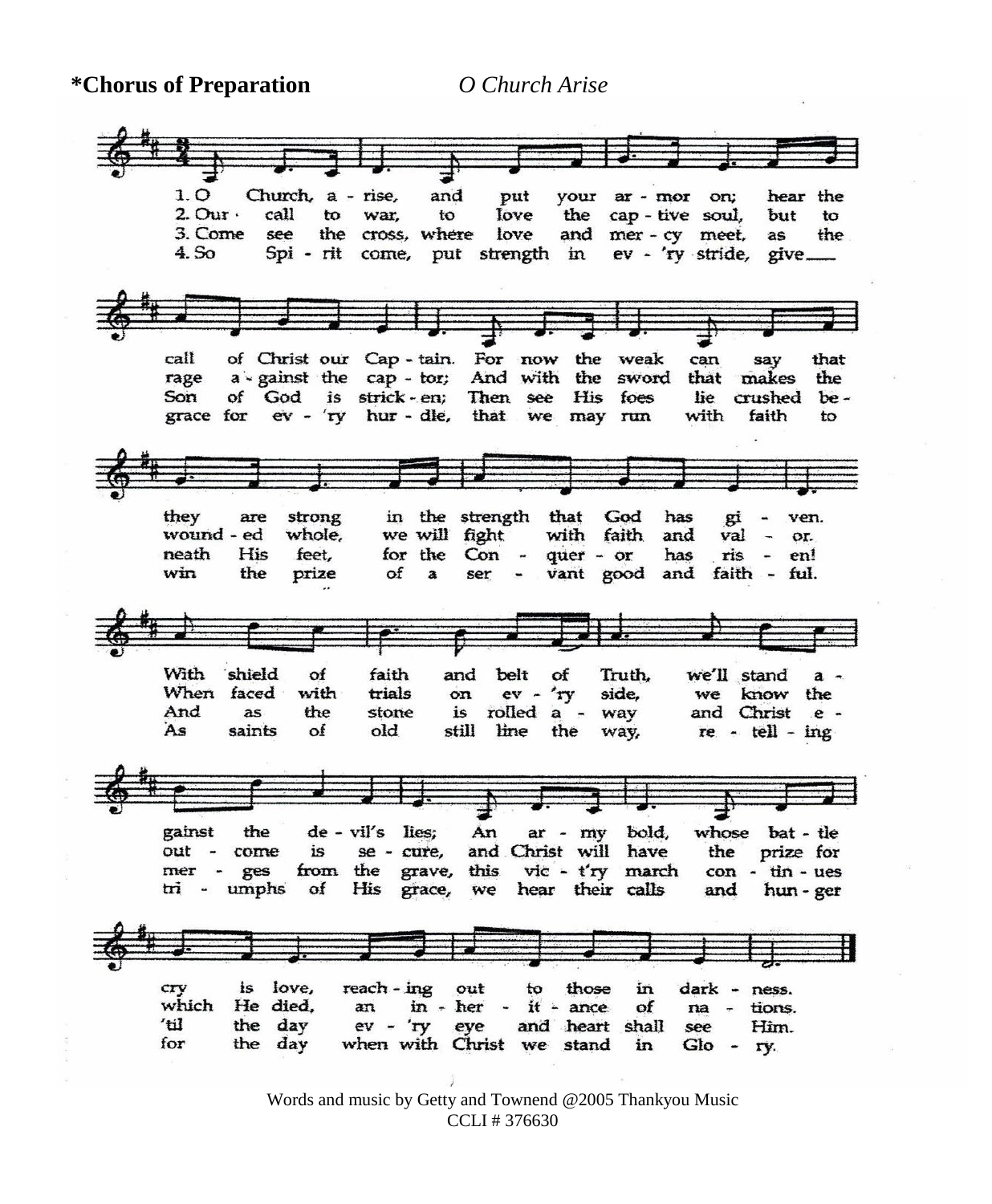### **Sermon** Shoulder to Shoulder: Gospel Partnership in Philippi Philippians 1:1-11 Pew Bible Page 1825

Outline:

- 1. Slavery
	- a. Who wrote, "Everybody's got a hungry heart?"
	- b. One of the central truths of Christianity is that we were all created to \_\_\_\_\_\_\_\_\_\_\_\_\_\_\_\_\_\_\_\_\_.
	- c. Serving Christ \_\_\_\_\_\_\_\_\_\_\_\_\_\_ us from all other \_\_\_\_\_\_\_\_\_\_\_\_ masters.
- 2. Partnership
	- a. In the Gospel . . .
		- i. What does this mean?

- b. In God's grace . . .
	- i. Grace is:
	- ii. Mercy is:
	- iii. How can I love my church family better?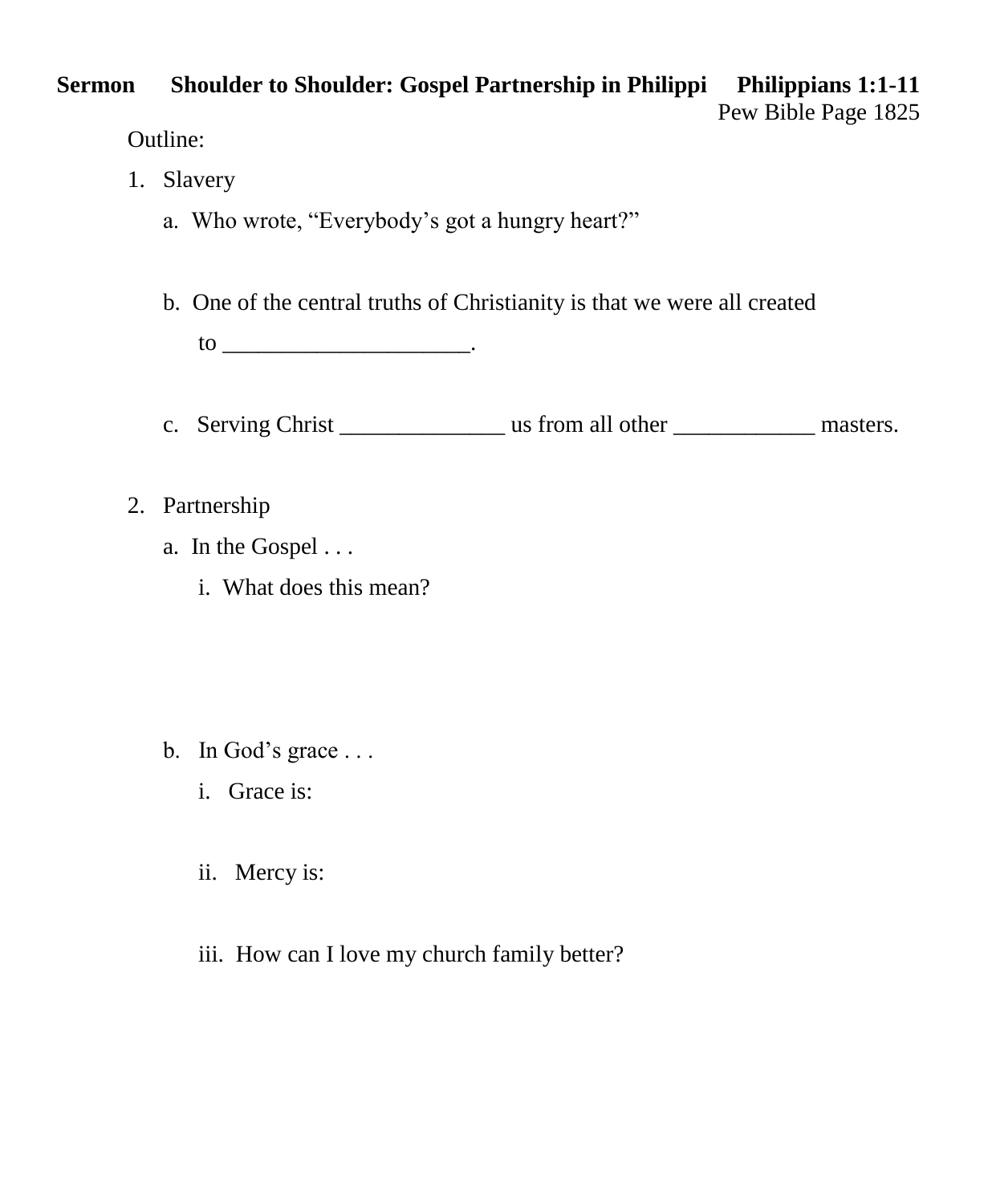#### *\****Hymn of Response** *<i>Trust and Obey* **No. 672**

When we walk with the Lord, in the light of His Word, what a glory He sheds on our way! While we do His good will, He abides with us still, and with all who will trust and obey. Trust and obey, for there's no other way to be happy in Jesus, but to trust and obey.

Not a shadow can rise, not a cloud in the skies, but His smile quickly drives it away; not a doubt or a fear, not a sigh nor a tear, can abide while we trust and obey. Trust and obey, for there's no other way to be happy in Jesus, but to trust and obey.

Not a burden we bear, not a sorrow we share, but our toil He doth richly repay; not a grief nor a loss, not a frown or a cross, but is blest if we trust and obey. Trust and obey, for there's no other way to be happy in Jesus, but to trust and obey.

But we never can prove, the delights of His love until all on the altar we lay; for the favor He shows, and the joy He bestows, are for them who will trust and obey. Trust and obey, for there's no other way to be happy in Jesus, but to trust and obey.

Then in fellowship sweet we will sit at His feet, or we'll walk by His side in the way; what He says we will do, where He sends we will go, never fear, only trust and obey. Trust and obey, for there's no other way to be happy in Jesus, but to trust and obey.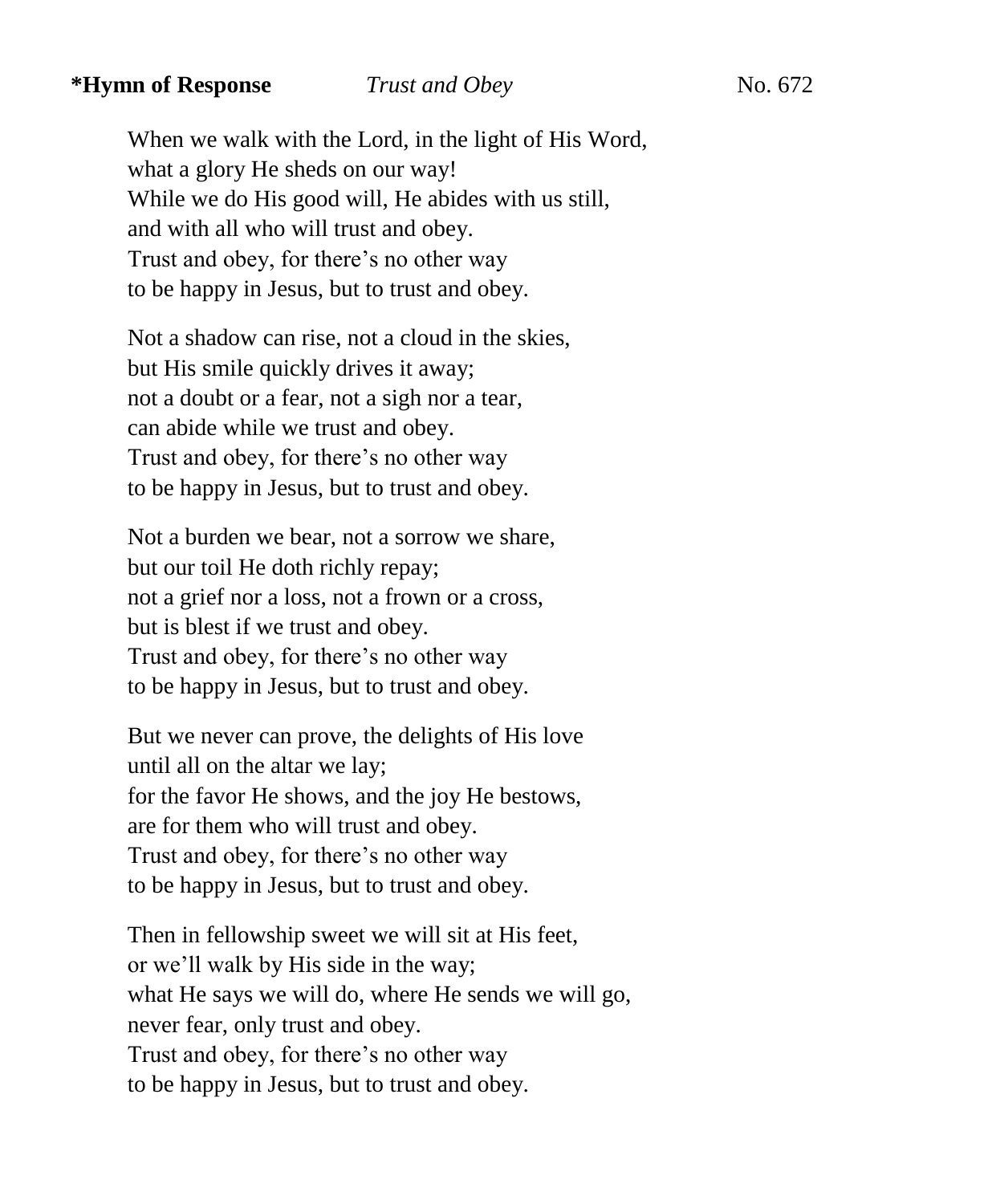## **\*Benediction**

# **\*Gloria Patri** No. 735

Glory be to the Father, and to the Son, and to the Holy Ghost; as it was in the beginning, is now, and ever shall be, world without end. Amen, amen.

**\*Postlude** *Postlude on"Old Hundredth"* arr. Bock

**\* Congregation:** Please stand as able.

**\* \* \* \* \* \* \* \***

**Organ** / **Piano** Sandy Schoon **Scripture** Melissa Stoltzfus **New City Catechism & Intercessory Prayer** Yon Lindborg, Elder

# **Serving the Lord**

|                   | 9/22        | 9/29        | 10/06               |
|-------------------|-------------|-------------|---------------------|
|                   | C. Tuitman, | L. Hrivnak, | V. Lash,            |
| <b>AM Nursery</b> | Alanna T.   | Krystal T.  | Grayden L.          |
| Greeters          | C.L. Yonker | J. Rogers   | Lauer               |
| Treats            | Lindborg    | Lash        | <b>Hrivnak</b>      |
| Serve/Cleanup     | Lindborg    | Lash        | Hrivnak             |
| Audio             | J. Martin   | B. Schoon   | <b>B.</b> Armstrong |
| Elder of the Week | Lindborg    | Schoon      | <b>Hrivnak</b>      |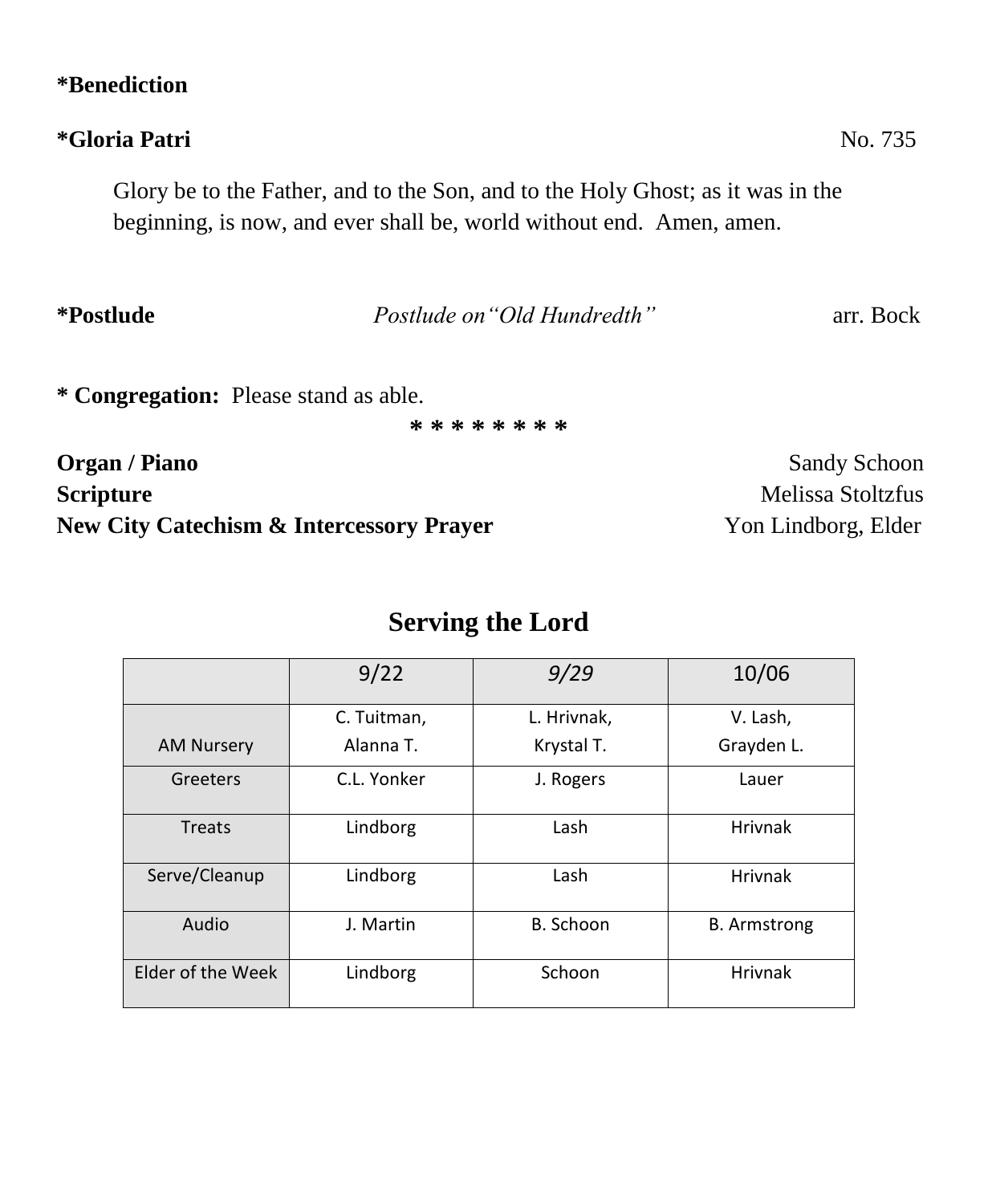## **Weekly Calendar**

| <b>DATE</b>       | <b>TIME</b>                      | <b>EVENT</b>                                                                       |
|-------------------|----------------------------------|------------------------------------------------------------------------------------|
| <b>SUN 9/22</b>   | 9:00 AM<br>9:15 AM<br>10:30 AM   | <b>Opening Exercises</b><br><b>Sunday School Classes</b><br><b>Worship Service</b> |
| <b>WED 9/25</b>   | 9:30 AM                          | Women's Bible Study                                                                |
| <b>THURS 9/26</b> | 11:30 AM                         | Brunch at Viking Chili Bowl                                                        |
| <b>FRI 9/27</b>   | 4:00 PM                          | <b>Session Meeting</b>                                                             |
| <b>SUN 9/29</b>   | $9:00$ AM<br>9:15 AM<br>10:30 AM | <b>Opening Exercises</b><br><b>Sunday School Classes</b><br><b>Worship Service</b> |

### **Announcements**

**Presbytery Examination:** Andrew Gretzinger was examined by our presbytery this weekend and his call as our new pastor was approved! Praise the Lord for this good conclusion to our pastor search process as we welcome the Gretzingers into our church family.

 **Installations Service of our Pastor on Sunday, October 13 at 4 pm**: We will be hosting a commission of Presbytery who will install teaching elder Andrew Gretzinger as our pastor in a special installation service. It will include a sermon, a charge to the pastor, and a charge to the congregation. Pastor Walter Lorenz will preside. Afterward we will have refreshments for members and guests. Please plan on joining us in praising God and celebrating this joyous occasion. You are welcome to invite friends.

 **Update on Gretzingers**: The Gretzinger family will be in temporary housing here in Valparaiso for the next 2.5 weeks as they await the closing on the purchase of a house in Valparaiso (2607 Shannon Drive). Andrew will begin his pastoral duties this week and the children will begin in the Valparaiso school system tomorrow.

 **Brunch Fellowship:** Meet for brunch on Thursday, September 26, at 11:30 am at the Viking Chili Bowl (105 E Morthland Drive, Valparaiso). Everyone welcome!